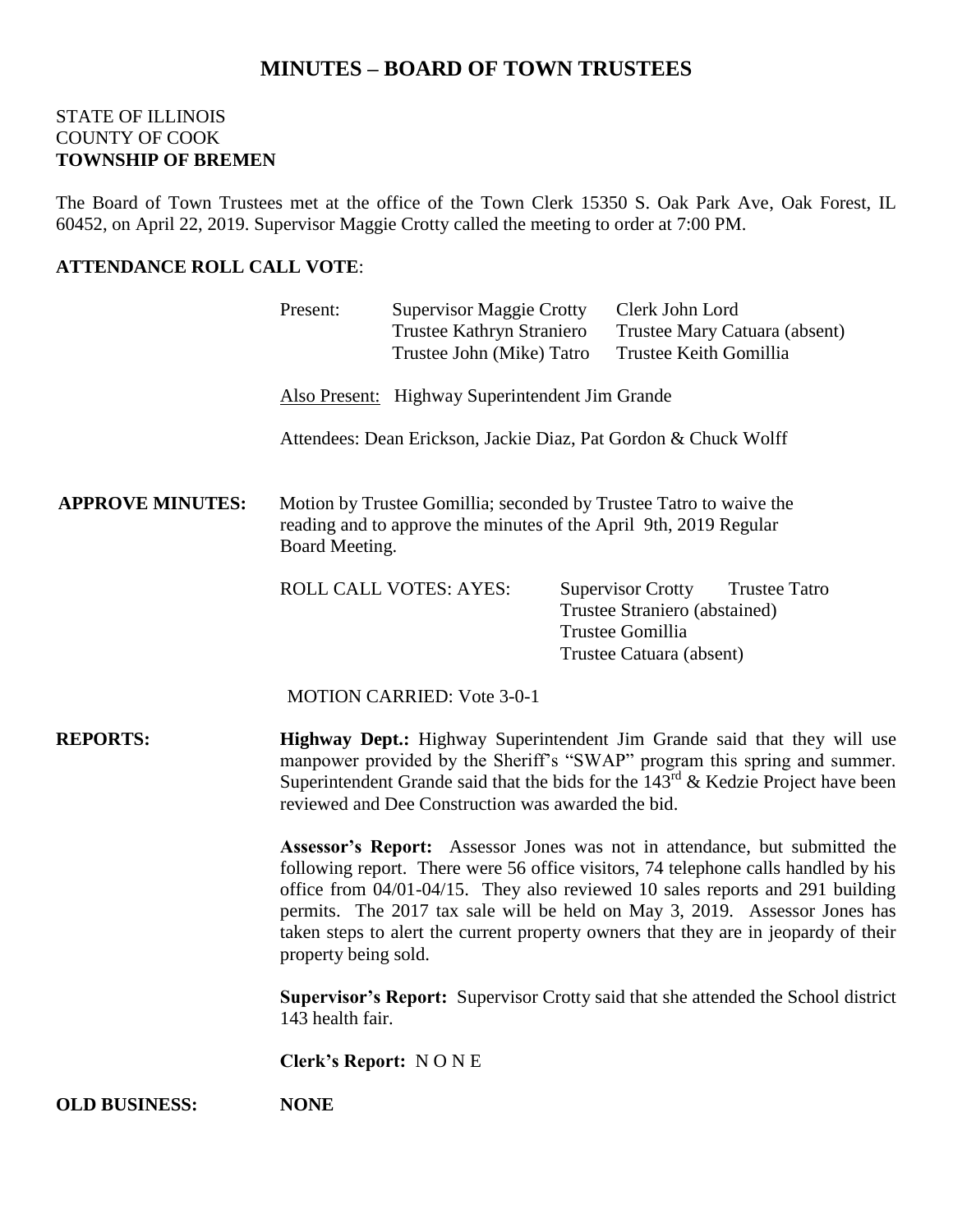# **MINUTES – BOARD OF TOWN TRUSTEES**

| <b>NEW BUSINESS:</b><br><b>PRESENTATION</b><br><b>OF BILLS:</b> | <b>NONE</b>                                                                                                                                                                                                                                                                                                                      |                                                                                  |                                          |  |  |  |
|-----------------------------------------------------------------|----------------------------------------------------------------------------------------------------------------------------------------------------------------------------------------------------------------------------------------------------------------------------------------------------------------------------------|----------------------------------------------------------------------------------|------------------------------------------|--|--|--|
| <b>CORP BILLS:</b>                                              | The following bills were audited by the Board for the General Corporate Fund in<br>the amount of: \$69,232.59.                                                                                                                                                                                                                   |                                                                                  |                                          |  |  |  |
|                                                                 | Motion by Trustee Tatro; seconded by Trustee Gomillia to approve payment<br>of the General Corporate bills.                                                                                                                                                                                                                      |                                                                                  |                                          |  |  |  |
|                                                                 | <b>ROLL CALL VOTES: AYES:</b>                                                                                                                                                                                                                                                                                                    | <b>Supervisor Crotty</b><br><b>Trustee Straniero</b><br>Trustee Catuara (absent) | Trustee Gomillia<br><b>Trustee Tatro</b> |  |  |  |
|                                                                 | <b>MOTION CARRIED: Vote 4-0</b>                                                                                                                                                                                                                                                                                                  |                                                                                  |                                          |  |  |  |
| <b>GA BILLS:</b>                                                | The following bills were audited by the Board for the General Assistance<br>Fund in the amount of: $$8,703.98$ .                                                                                                                                                                                                                 |                                                                                  |                                          |  |  |  |
|                                                                 | Motion by Trustee Tatro seconded by Trustee Catuara to approve payment<br>of the General Assistance bills:                                                                                                                                                                                                                       |                                                                                  |                                          |  |  |  |
|                                                                 | <b>ROLL CALL VOTES: AYES:</b>                                                                                                                                                                                                                                                                                                    | <b>Supervisor Crotty</b><br><b>Trustee Straniero</b><br>Trustee Catuara (absent) | Trustee Gomillia<br><b>Trustee Tatro</b> |  |  |  |
|                                                                 | <b>MOTION CARRIED: Vote 4-0</b>                                                                                                                                                                                                                                                                                                  |                                                                                  |                                          |  |  |  |
| <b>ROAD &amp; BRIDGE</b><br><b>BILLS:</b>                       | The following bills were audited by the Board for the Road $&$ Bridge<br>Fund in the amount of $$45,626.43$ .                                                                                                                                                                                                                    |                                                                                  |                                          |  |  |  |
|                                                                 | Motion by Trustee Gomillia: seconded by Trustee Tatro to approve<br>payment of the Road & Bridge bills:                                                                                                                                                                                                                          |                                                                                  |                                          |  |  |  |
|                                                                 | ROLL CALL VOTES: AYES:                                                                                                                                                                                                                                                                                                           | <b>Supervisor Crotty</b><br><b>Trustee Straniero</b><br>Trustee Catuara (absent) | Trustee Gomillia<br><b>Trustee Tatro</b> |  |  |  |
|                                                                 | <b>MOTION CARRIED: Vote 4-0</b>                                                                                                                                                                                                                                                                                                  |                                                                                  |                                          |  |  |  |
| <b>PUBLIC COMMENTS:</b>                                         | Dean Erickson asked about the letter sent to Bremen Youth Services concerning<br>their missing lease payments. (A copy of the letter was handed out to the Board<br>by Jackie Diaz). Questions arose concerning youth services provided by Aunt<br>Martha. Supervisor Crotty responded that Aunt Martha was no longer being used |                                                                                  |                                          |  |  |  |

by the Township.